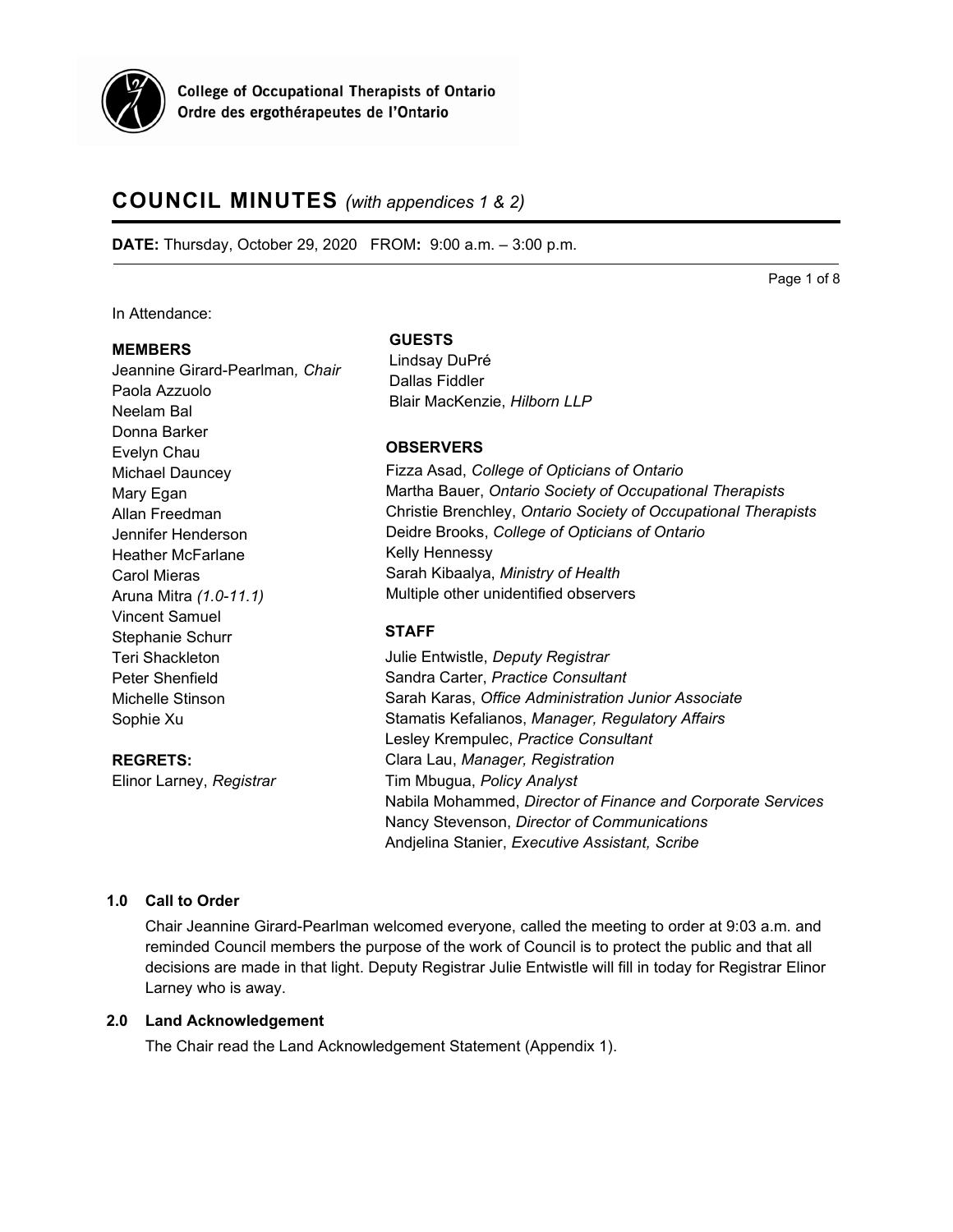### **3.0 Welcome and Introductions**

The Chair welcomed Neelam Bal and Paola Azzuolo, newly elected Council members from Districts 1 & 2 respectively and invited Council members to introduce themselves.

# **4.0 Declaration of Conflict of Interest**

The Chair asked for any declarations of conflict of interest. None were declared.

# **5.0 Approval of Agenda**

The Chair asked for changes to the agenda. None were reported.

MOVED BY: Allan Freedman SECONDED BY: Carol Mieras

*THAT the agenda be approved as presented.*

### **CARRIED**

### **6.0 Consent Agenda**

The Chair asked for edits or other changes to the consent agenda items below:

- Draft Council Minutes of June 23, 2020
- Registrar's Report of October 29, 2020
- Executive Committee Report of October 29, 2020
- Practice Issues Committee Report of October 29, 2020
- Quality Assurance Committee Report of October 29, 2020
- Discipline Committee Report of October 29, 2020
- Inquiries, Complaints and Reports Committee Report of October 29, 2020
- Fitness to Practise Committee Report of October 29, 2020
- Registration Committee Report of October 29, 2020
- Patient Relations Committee Report of October 29, 2020
- Governance Committee Report of October 29, 2020

Two changes were noted in the Draft Council Minutes of June 23, 2020:

- 1) Page 1, Staff, Aoife Coghlan: Delete *Acting Manager, Regulatory Affairs* and insert *Manager, Investigations and Resolutions*
- 2) Page 4, item 7.2.1 first line: Insert *potential* before *conflict of interest*

MOVED BY: Carol Mieras SECONDED BY: Donna Barker

*THAT Council approves the consent agenda items as amended*

### **CARRIED**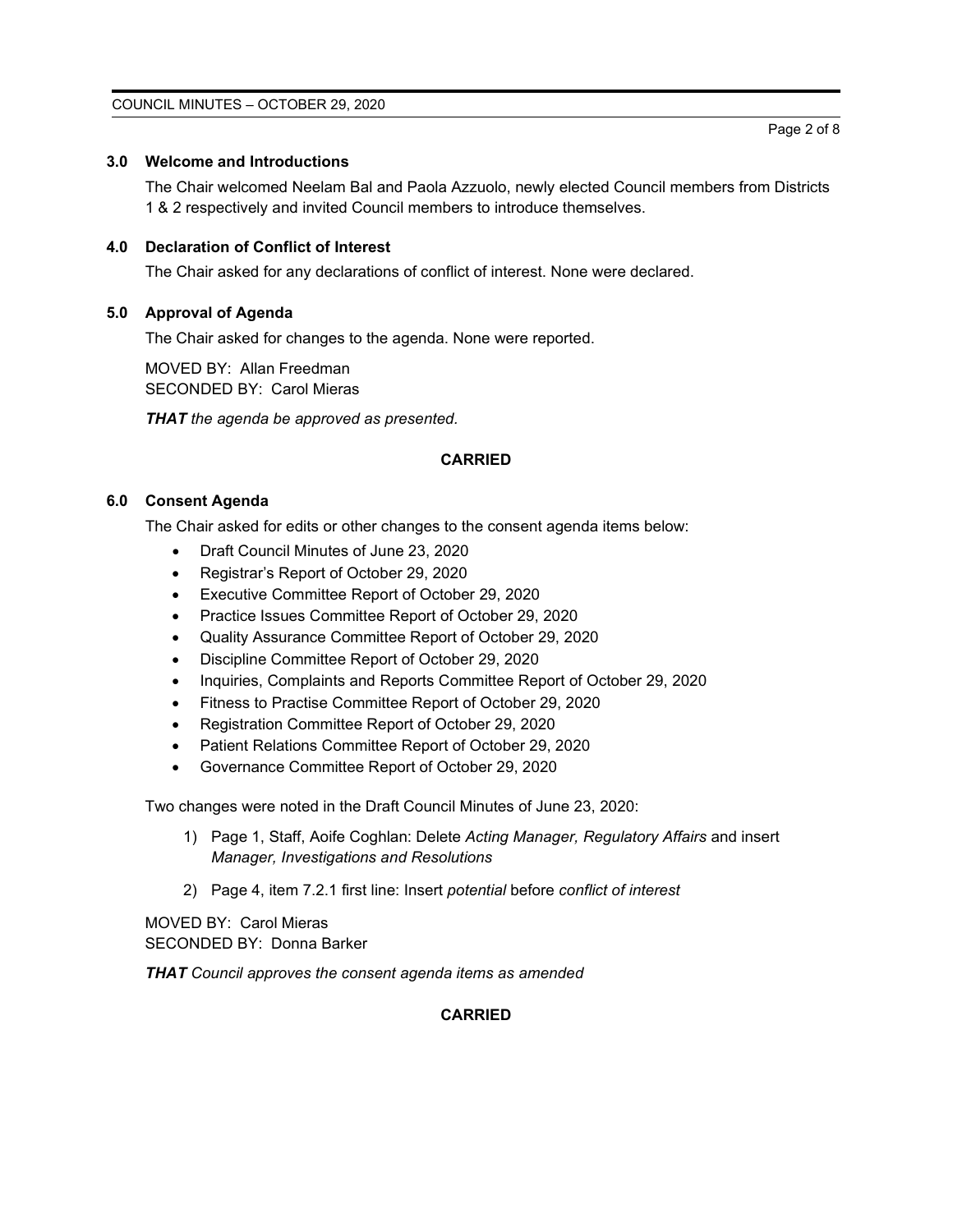#### **7.0 Audited Financial Statements / Annual Report**

#### **7.1 2019/2020 Audited Financial Statements**

Auditor Blair MacKenzie joined the meeting. Blair provided an overview of the 2019/2020 audit findings. He explained that the purpose of the audit is to ensure there were no material misstatements to the financial statements of the College. The audit was conducted using the not-for-profit accounting standards, and there were no disagreements with management during or after the audit. Prior to the audit, the auditors identified and prepared procedures to test risks and staff were informed of the process. This year, due to the COVID-19 pandemic and related office closures, the audit was conducted virtually. An additional section related to the pandemic was included on page 13 of the financial statements which notes the impact of the extended annual renewal deadline, specifically on year end cash and deferred registration fees balances, which are significantly lower than the previous year. Blair left the meeting upon the conclusion of this item.

MOVED BY: Peter Shenfield SECONDED BY: Heather McFarlane

*THAT Council receives the audited Financial Statements for the 2019-2020 fiscal year.*

### **CARRIED**

#### **7.2 Acceptance of Annual Report**

Council reviewed the 2020 Annual Report and provided one minor recommendation for clarity on page 88.

MOVED BY: Jennifer Henderson SECONDED BY: Stephanie Schurr

*THAT Council receives the Annual Report for the 2019-2020 fiscal year, including today's change.*

# **CARRIED**

### **8.0 Registrar's Update**

#### **8.1 Registrar's Presentation – Operational Project Status Report**

Julie reported on operational areas of focus for Q1 FY20/21 related to strategic objectives for Year 1 of the 2020-2023 Strategic Plan.

# **8.2 FY20/21 Q1 Financial Report**

Nabila Mohammed presented the financial report and responded to questions.

MOVED BY: Peter Shenfield SECONDED BY: Stephanie Schurr

*THAT Council receives the August 2020 Financial Report, Statement of Financial Position and Statement of Operations, as presented.*

#### **CARRIED**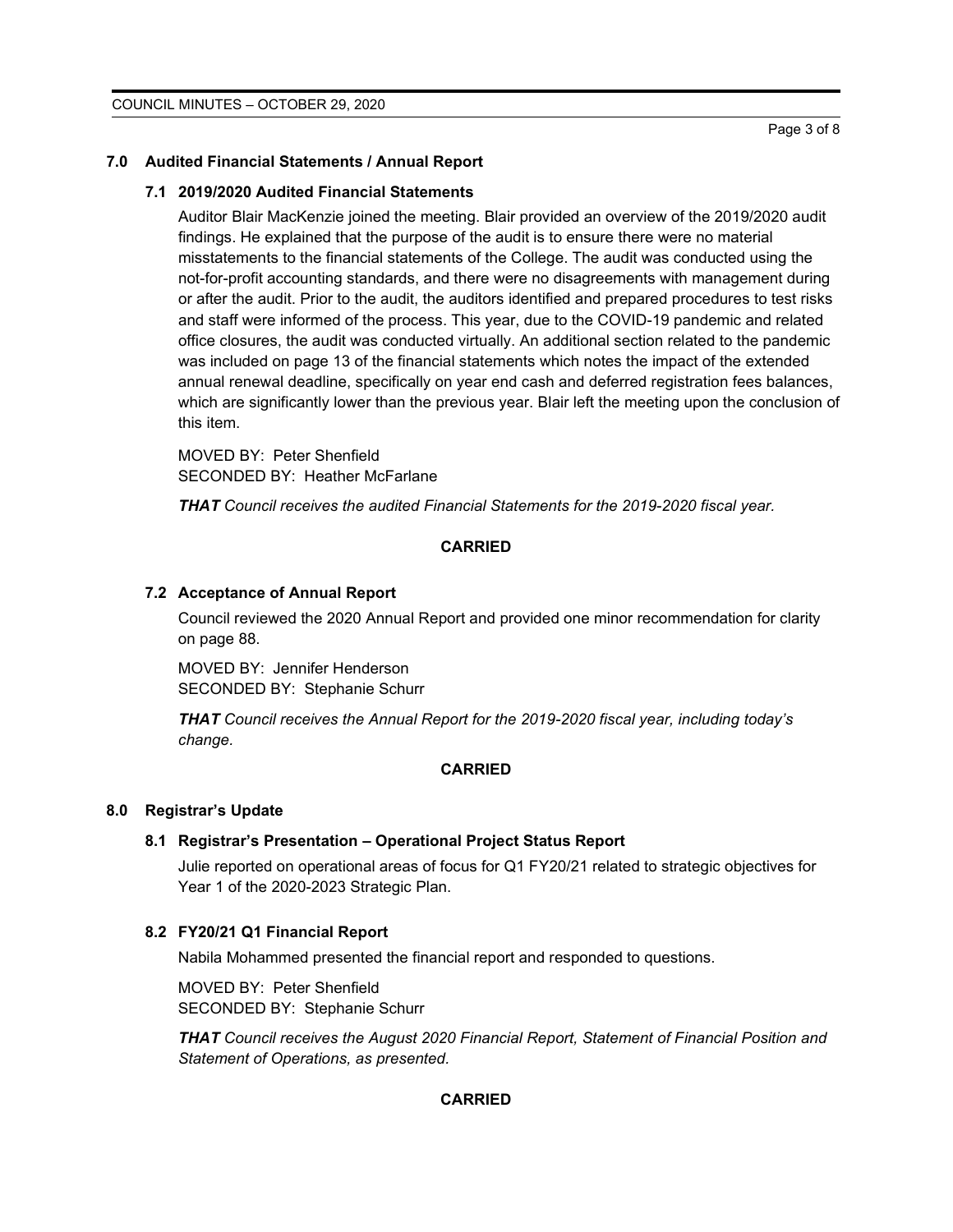# **8.3 Five-Year Financial Forecast**

Nabila explained that the College auditor, Hilborn LLP, worked with the finance team to develop a five-year financial forecast. She explained that no revenue growth is anticipated for this fiscal year and that revenue implications will be felt through to 2022, with catch up anticipated for 2022/2023. Expenses are outlined as conservative projections based on current assumptions.

# **8.4 Risk Management Report**

Julie reviewed the Risk Management Report and responded to questions. Overall, the level of risk remained the same however two new risks that the College is monitoring but which have not been raised to the high or critical level are the risk of a cyber-attack and ransom demands, and second, the concerns of registrants related to the Annual Renewal process for 2021.

MOVED BY: Stephanie Schurr SECONDED BY: Peter Shenfield

*THAT Council receives the Risk Management Report.*

# **CARRIED**

# **8.4.1 Risk Management: College's Strategic Response to the COVID-19 Pandemic**

Julie explained that the College's response to the COVID-19 pandemic has focused on collaboration with healthcare system stakeholders and government agencies, and increased targeted communication with registrants to provide clarification, education and guidance including relevant resources for OT practice. In July, a registrant satisfaction survey on the College's pandemic response was conducted and over 500 responses were received, most very positive. With respect to internal office protocols, staff safety remains a priority. With the resurgence of the second wave of the virus, staff continue to work remotely.

# **9.0 Governance**

### **9.1 Elections Update – Districts 1 and 2**

Julie welcomed newly elected Council members, Paola Azzuolo and Neelam Bal and referenced the briefing note which outlines the results of the elections for additional information.

### **9.2 Committee Structure Changes**

Stamatis Kefalianos provided an overview of the ongoing governance review process. Recommendations for improvement include the transfer of governance related matters from the Executive Committee to the Governance Committee, as well as the creation of a Finance, Audit and Risk Committee, which would assume financial oversight from the Executive Committee. The Terms of Reference for the 3 committees would be created and/or revised. The restructured committees would commence in April 2021.

MOVED BY: Peter Shenfield SECONDED BY: Teri Shackleton

*THAT Council approves the creation of a Finance, Audit and Risk Committee to commence in April 2021.*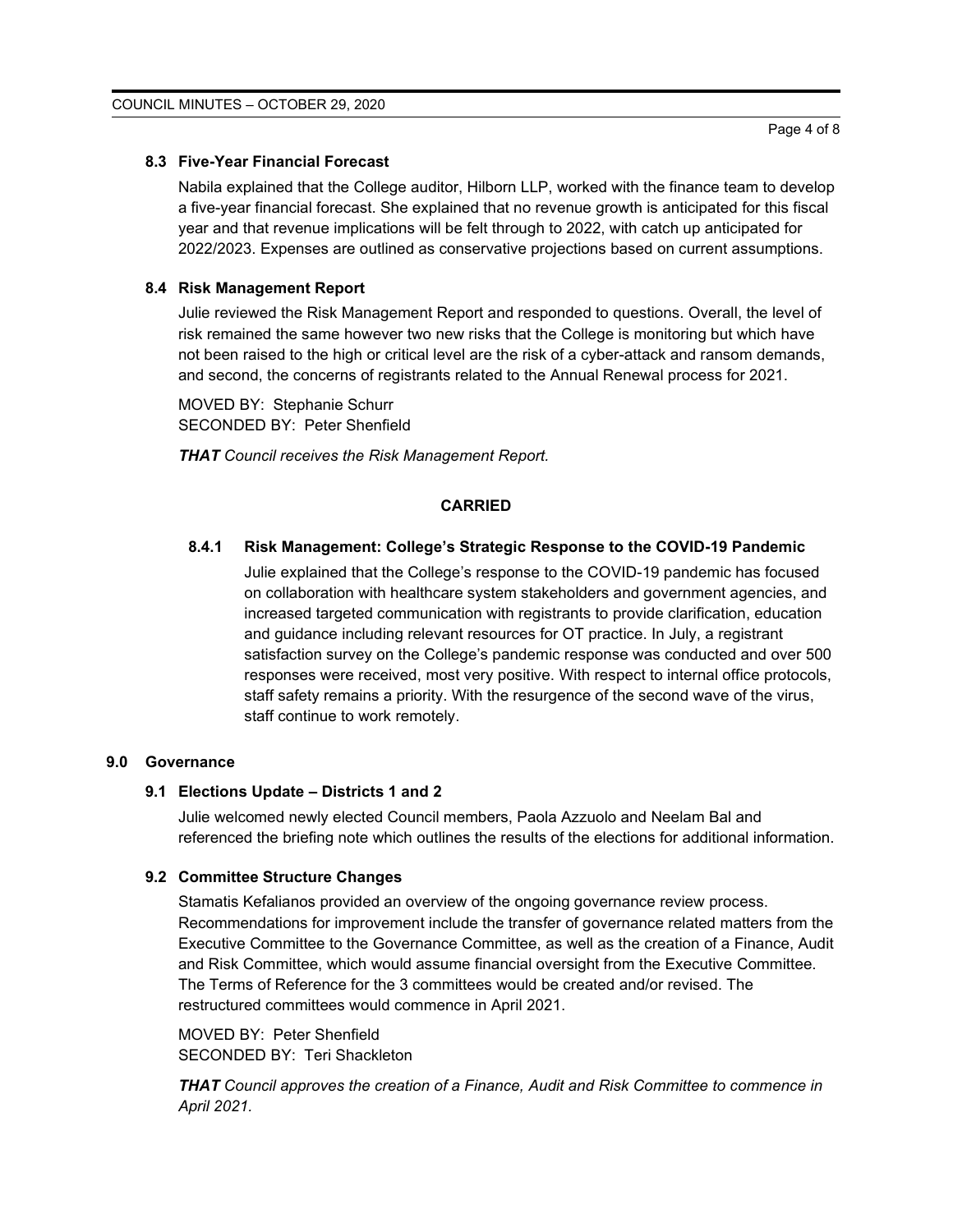*THAT Council approves the areas of responsibility related to governance (elections, nominations, Council effectiveness, committee appointments and chairs, investigating complaints and conduct of Council and Committee members), previously held by the Executive Committee, be moved to the restructured Governance Committee to commence in April 2021.*

*THAT Council approves that the Executive Committee authority be limited to urgent matters in between Council meetings; evaluation of Registrar performance, overseeing the functioning of Council, including setting the Council agenda and planning meetings, to commence in April 2021.*

#### **CARRIED**

#### **9.3 Proposed Bylaws Amendments**

Stamatis presented bylaw amendments in line with changes to the College governance structure, for stakeholder consultation as required by the Regulated Health Professions Act (RHPA).

MOVED BY: Peter Shenfield SECONDED BY: Jennifer Henderson

*THAT Council approves in principle the amended bylaws, and as required by the RHPA, to circulate the bylaws to stakeholders and registrants for consideration prior to final approval.*

#### **CARRIED**

# **9.4 Appointments of Non-Council Committee Members to the Inquiries, Complaints and Reports Committee (ICRC)**

Heather McFarlane, Chair of the ICRC, explained that the committee has selected two candidates with relevant experience and background and the committee recommends their appointments to fill two vacant non-Council positions.

MOVED BY: Heather McFarlane SECONDED BY: Michelle Stinson

*THAT Council approves the appointments of Roselle Adler and Sarah Shallwani as non-Council committee members to the Inquiries, Complaints and Reports Committee, for a three-year term beginning November 1, 2020.*

#### **CARRIED**

#### **10.0 Council Education**

**10.1 Presentation:** *Looking Back to Move Forward* by Lindsay DuPré & Dallas Fiddler

#### **11.0 New Business**

#### **11.1 Revised Standards for Assessments**

Sandra Carter explained that following Council's approval at the March 2020 meeting to send out the revised Standards for Assessments for stakeholder feedback, the consultation was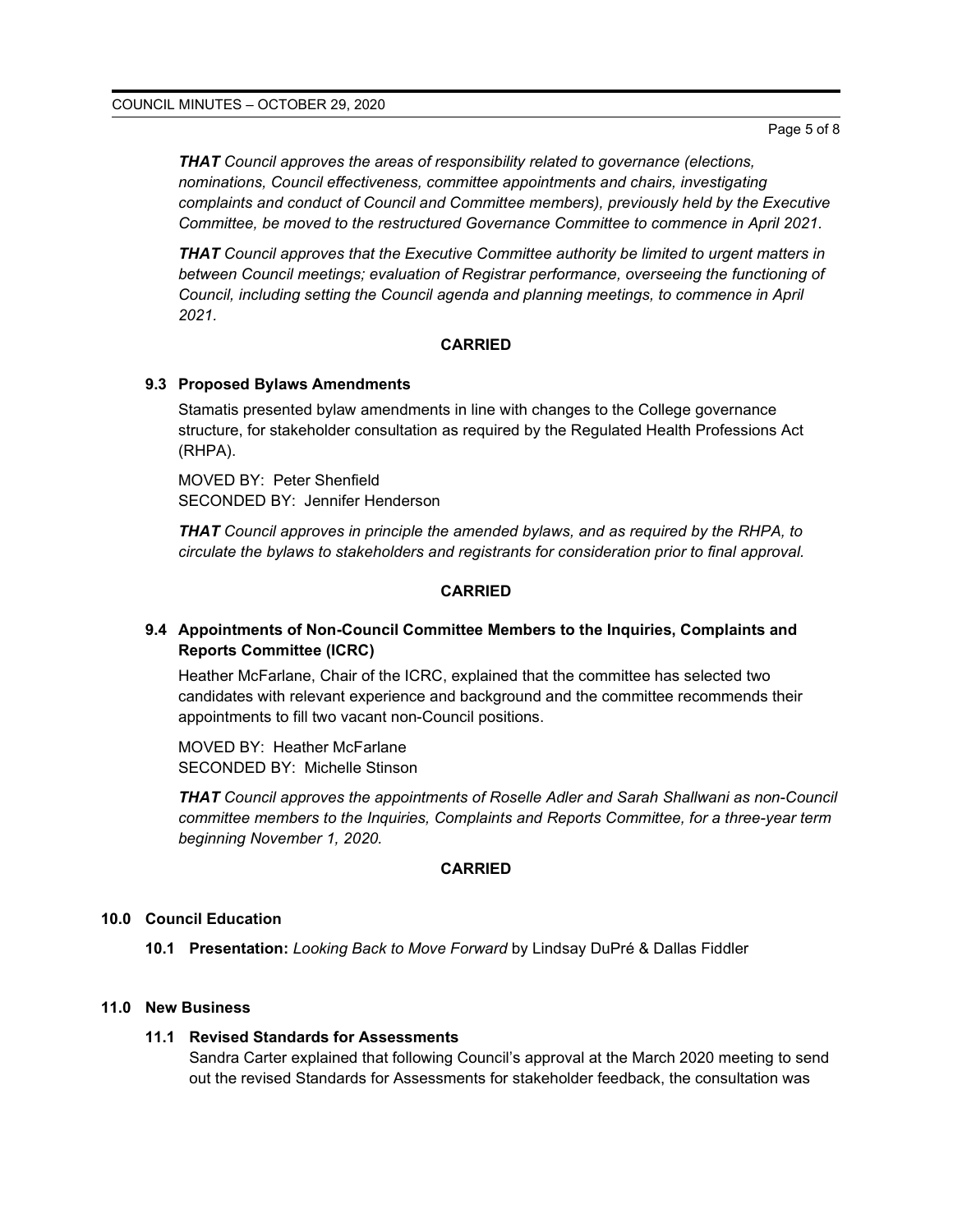conducted over the summer and feedback was received. Recommended revisions as appropriate, including title change, have been incorporated into the document.

MOVED BY: Jennifer Henderson SECONDED BY: Teri Shackleton

*THAT Council approves the revised Standards for Assessments as presented for publication.*

### **CARRIED**

# **11.2 Revised Code of Ethics**

Tim Mbugua explained that following Council's approval in January 2020, the revised Code of Ethics was sent out for registrant and other stakeholder consultations over the summer and feedback was incorporated into the document as appropriate.

MOVED BY: Michelle Stinson SECONDED BY: Peter Shenfield

*THAT subject to any changes recommended by Council being incorporated, that Council approves the draft Code of Ethics, as presented.*

# **CARRIED**

### **12.0 Other Business**

#### **12.1 Council Meeting Evaluation**

The Chair asked members to complete the electronic meeting evaluation and encouraged everyone to provide recommendations for future improvements.

#### **13.0 Next Meetings**

- Thursday, January 28, 2021 9:00 a.m. 3:00 p.m. via video conference
- Thursday, March 25, 2021 (Time and Place TBA)
- Thursday, June 24, 2021 (Time and Place TBA)

# **14.0 Adjournment**

There being no further business, the meeting was adjourned at 3:00 p.m.

MOVED BY: Carol Mieras

*THAT the meeting be adjourned.*

# **CARRIED**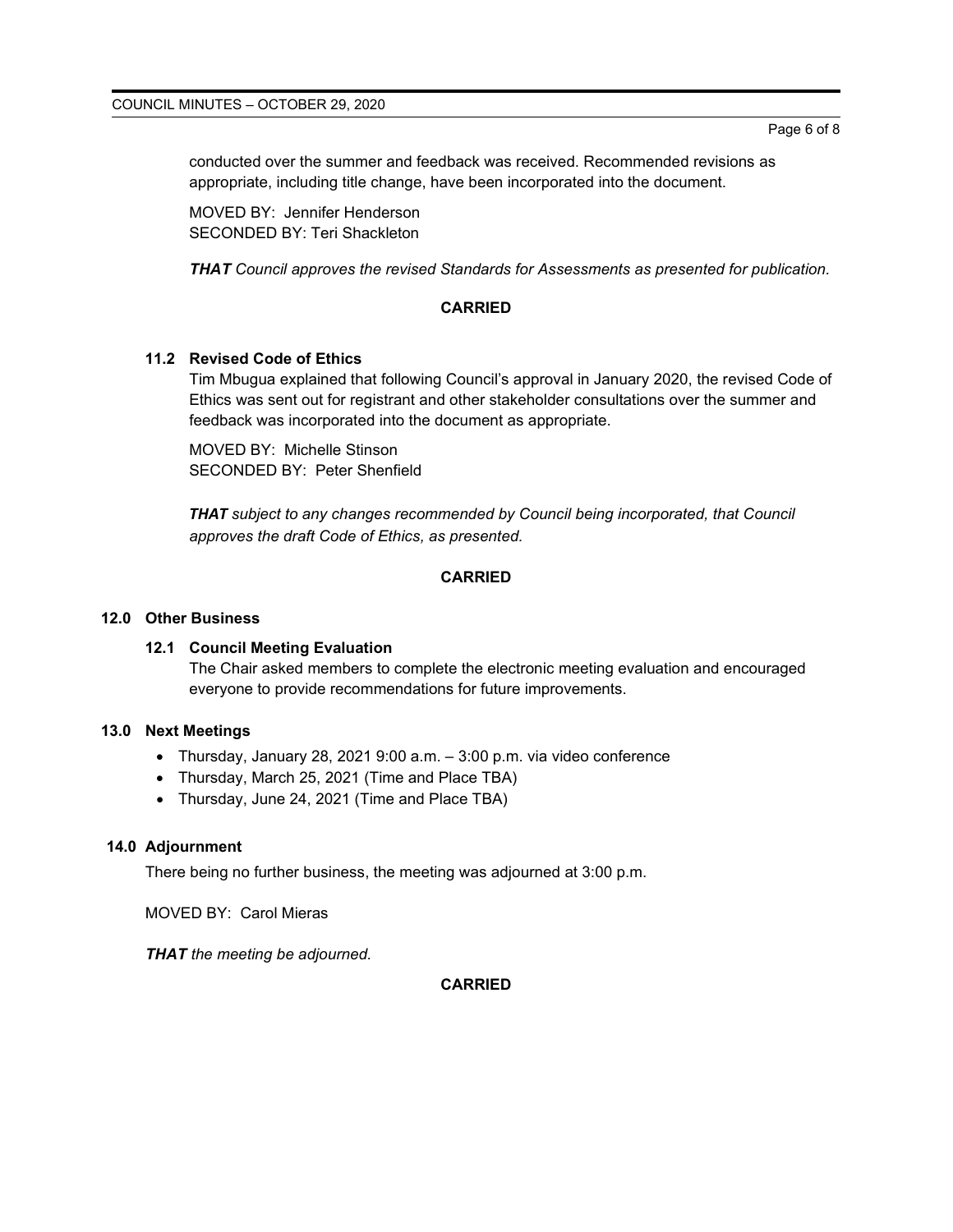### **Appendix 1: College Land Acknowledgement Statement**

*As an important part of our commitment to reconciliation, the College of Occupational Therapists of Ontario recognizes the traditional territories on which we live and work every day, across what is now known as Ontario. This includes distinct groups of First Nations Peoples: Algonquin, Mississauga, Ojibway, Cree, Odawa, Potawatomi, Delaware, and the Haudenosaunee – Mohawk, Onondaga, Oneida, Cayuga, Tuscarora, and Seneca. Other Indigenous Nations also have long standing relationships with the land in parts of this province including the Wendat and the Métis Nation. To meaningfully engage with this community, the College has reviewed the Truth and Reconciliation Commission's (TRC) report. Calls to Action 18-24 addresses the health disparities faced by Indigenous Peoples and how poor health outcomes are linked to the complex histories and ongoing realities of Indigenous peoples in Canada. The College and its registrants will work to reduce these health disparities by ensuring that OTs are competent to provide services that the community has a right to and is acceptable to them.*